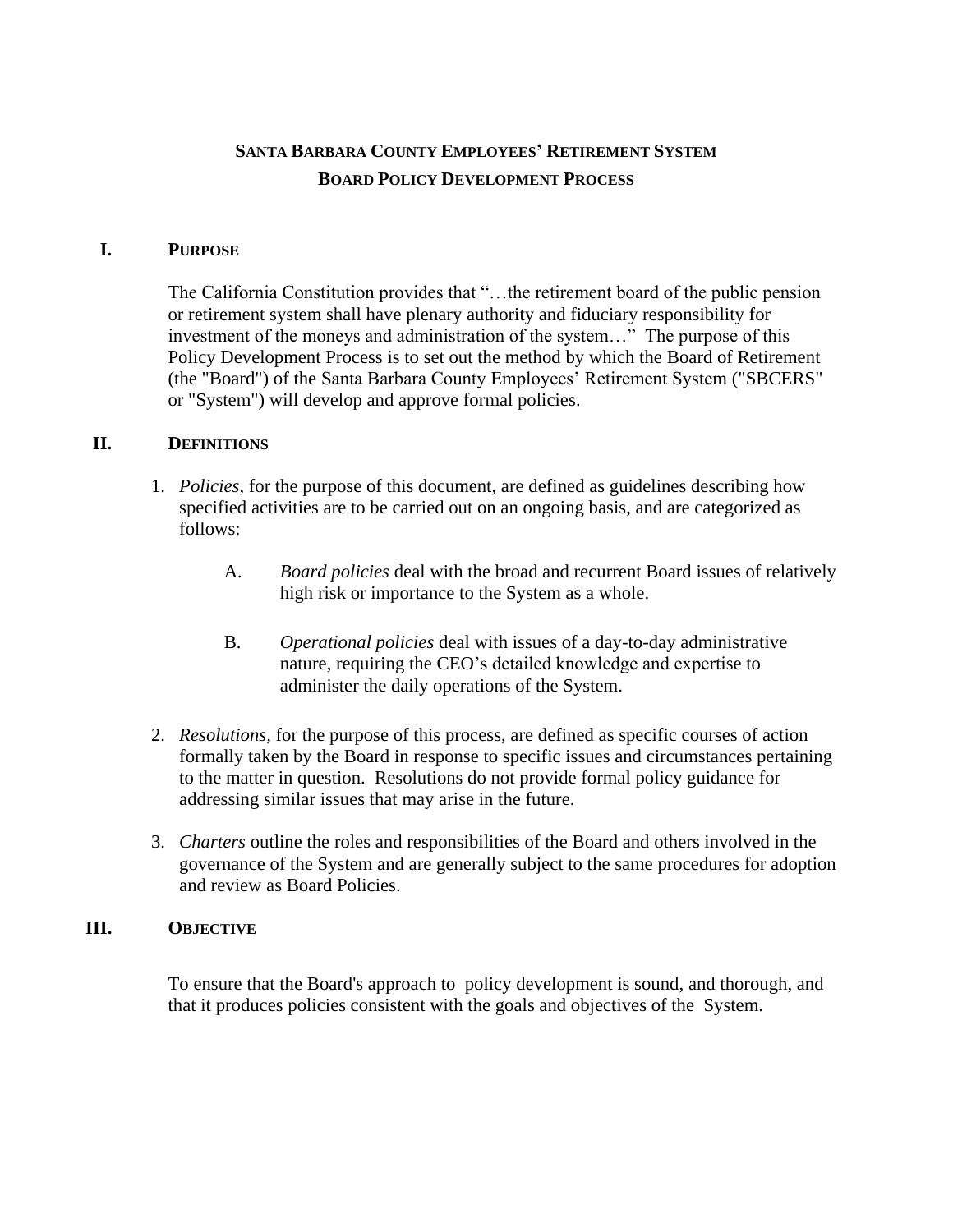# **IV. ASSUMPTIONS AND PRINCIPLES**

Policy development is a deliberate and proactive process through which SBCERS continually anticipates the need for Board policies, and carefully develops, reviews and monitors existing policies to ensure they continue to support the fiduciary responsibilities of the Board and the needs of the System.

# **V. GUIDELINES**

- 1. The Board, individual Trustees and staff shall act in accordance with the adopted Board and Operational Policies of the System.
- 2. In determining whether a particular issue warrants a formal Board policy, the Board shall consider the following factors:
	- A. The level of risk the issue poses to the System;
	- B. The extent to which the issue is expected to recur; and
	- C. That the issue is a Board issue and is not an operational issue which would be the responsibility of the CEO.
- 3. Whenever the Board determines that a new policy is necessary, it shall, by action reflected in its minutes, direct the CEO to bring forward a recommended policy with supporting documentation to the Board's Operations Committee. Such direction shall include the specific topic of the policy to be developed and the time frame for its development. When circumstances require, for example in order to promptly adopt a policy to comply with a legislative directive or other legal requirement, the Board may opt to consider the Policy without reference to the Operations Committee.
- 4. Should the Board determine that a Board policy is not needed, it may instead determine an alternate course of action that may include deferring the matter to staff, or adoption of a Board resolution to address the specific issue.
- 5. The first step in development of the proposed policy will be the preparation of a clear, written description of the purpose of the policy and any general parameters or constraints to be met.
- 6. In proposing a Board policy for approval to either the Board or to a committee of the Board, the CEO shall undertake the following:
	- A. Identify the policy options that exist;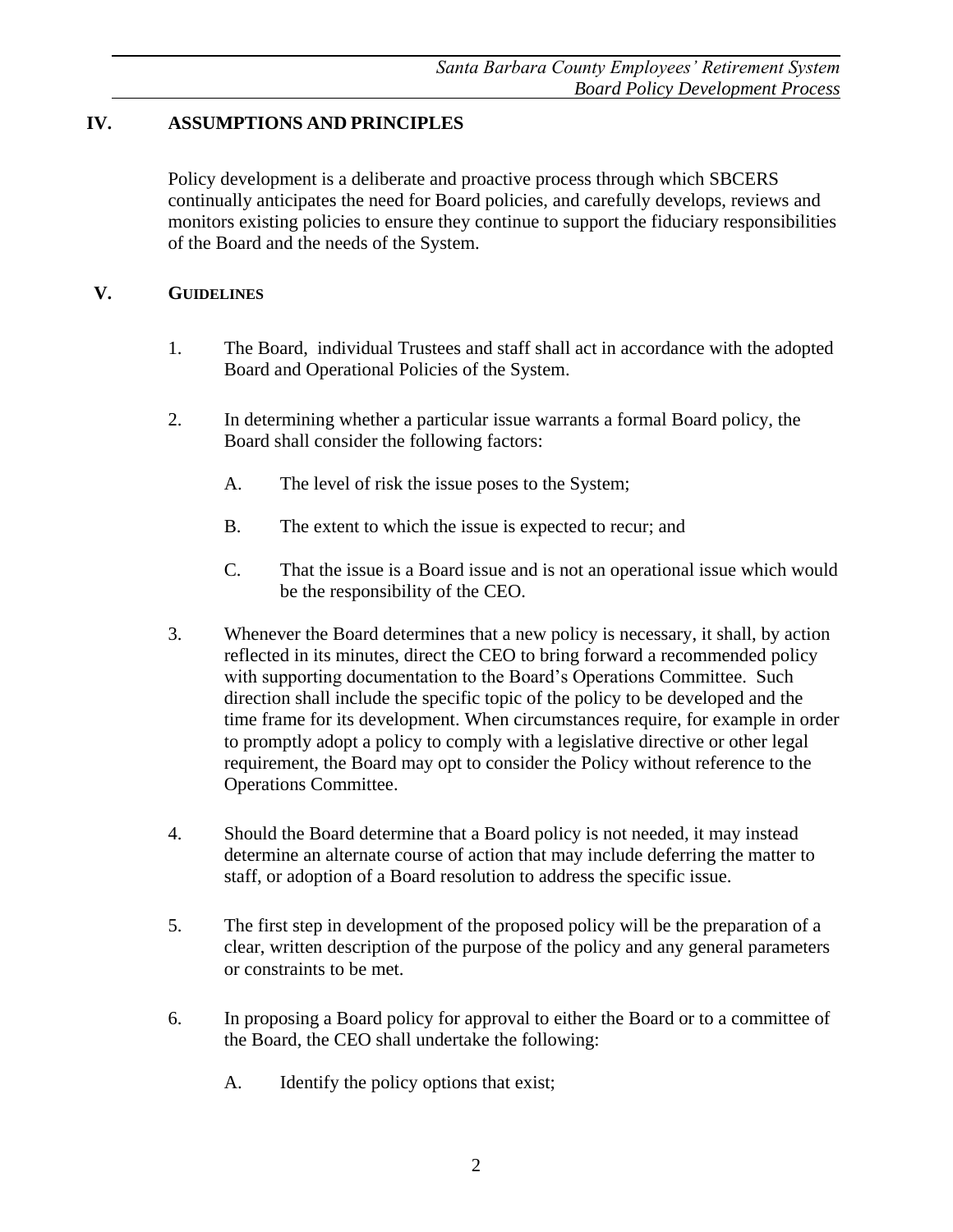- B. Conduct an analysis of the policy options;
- C. Obtain input from individual trustees, if necessary;
- D. Obtain input from outside advisors, if necessary;
- E. Obtain input from any other sources System management believes are relevant; and
- F. Prepare and submit a proposed policy for consideration by the Operations Committee with an explanation of the feasible alternatives that were considered.
- 7. The Board's Operations Committee shall review the CEO's proposed policy and the range of alternatives and submit its recommendation with supporting documentation to the Board for approval. Absent exigent circumstances, a new policy shall only be adopted after readings at two different meetings of the Operations Committee and/or the Board.
- 8. Board Policies shall contain the following minimum elements where appropriate:
	- A. Background or history of relevant prior Board policies;
	- B. Purpose of the policy, including risks to be mitigated;
	- C. Definitions;
	- D. Specific Objectives;
	- E. Important underlying assumptions;
	- F. Guidelines to be followed (actual provisions of the policy);
	- G. Provisions for policy review (including frequency of review where

appropriate); and

- H. Policy amendment history.
- 9. The Board's Operations Committee shall periodically review the Board's existing policies to ensure that they remain relevant and appropriate. The Operations Committee shall apply the same factors to policy review as applied to initial policy adoption. Following review, the Operations Committee shall submit to the Board a recommendation to (a) continue the current policy without change, (b) to continue the policy with recommended revisions, or (c) to eliminate the policy.
- 10. Most Board policies should be scheduled for review at least every three years. A shorter review period may be set where required by law. A more lengthy or indefinite period for review may be specified for policies the Board finds do not require frequent review Irrespective of designated periods for review, the CEO, in consultation with System staff and its general counsel, shall recommend